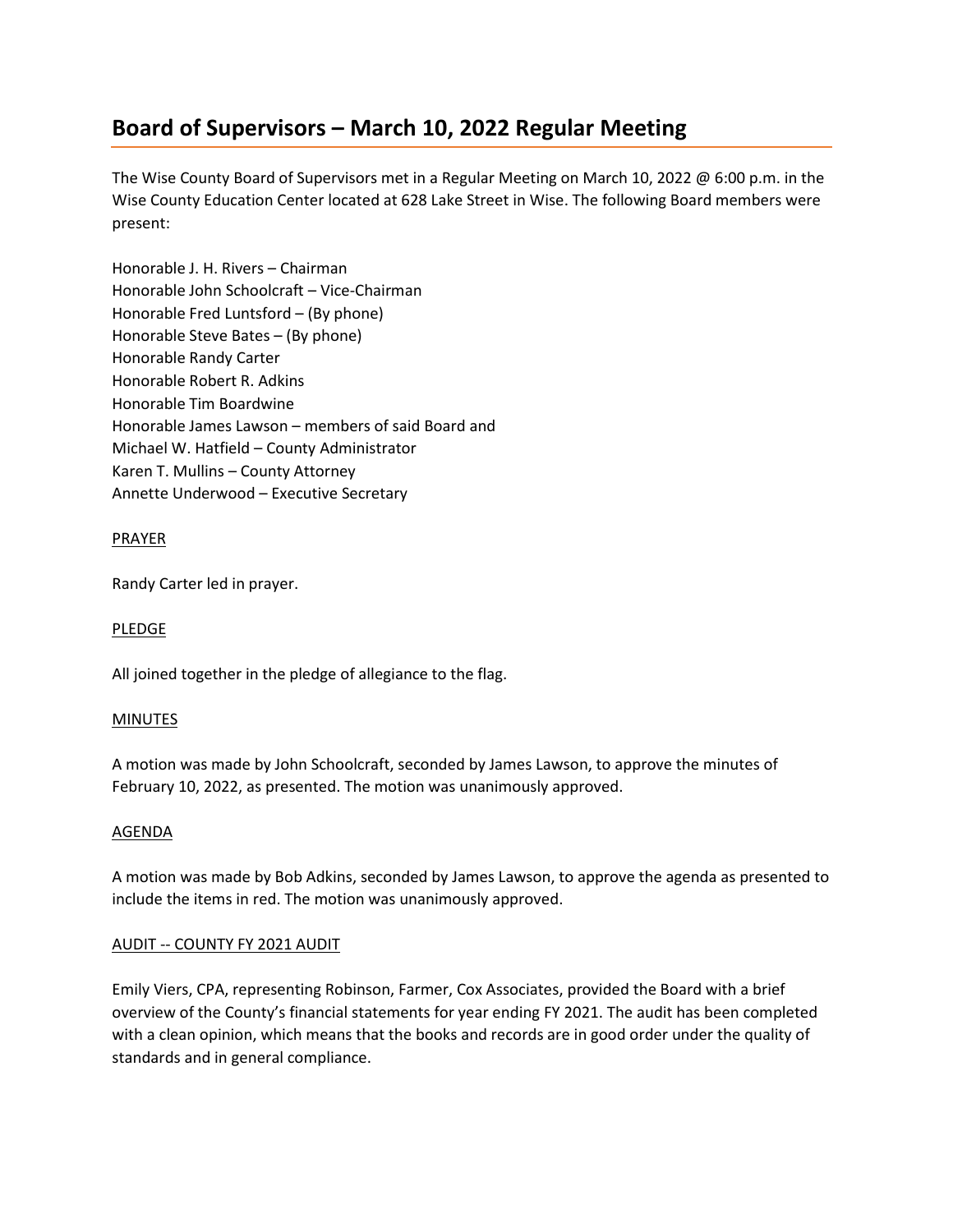# WISE COUNTY FIRE & RESCUE ASSOCIATION

Jack Mullins, Chairman of the Wise County Fire & Rescue Association & Captain of Wise Fire Department, and Travis Anderson, Deputy Fire Chief/EMS Chief of Appalachia Fire Department, addressed the Board with a power point presentation on their goal to provide safe, well organized, properly staffed, well equipped, professional emergency services within the scope of fire, rescue, and hazardous material response.

Mr. Mullins stated that they need to work directly with the leadership of Wise County to develop a plan to provide better services for our citizens and visitors. In time passed, there has been a lack of coordination and planning with Wise County: from the top down. Wise County ranks last with the lowest funding for fire and EMS services per capita in the Commonwealth of Virginia.

Just a few of the financial problems are:

- Increased cost of utilities, fuel, equipment, and insurance with no incentives to help maintain volunteers
- No funding for paid staffing

He suggested that the Board appoint two (2) members of the Board of Supervisors to the Wise County Fire and Rescue Association, who have knowledge of the fire and EMS financial issues, and further that the Wise County Fire & Rescue Association be a part of the budget process when planning and budgeting for emergency services.

To help fire and rescue services, there needs to be a significant increase in funding. Funding directly to Wise County Fire and Rescue agencies should be increased to a minimum of \$50,000 for the 2022/ 23 budget with a \$10,000 per year budget increase thereafter. Also, funding for agencies with paid staffing or agencies wishing to add paid staffing to help supplement the loss or lack of volunteers needs to be studied as other counties around Wise County are currently doing.

He thanked the Board for its past and current support of the fire and rescue agencies.

# IN RE: ANIMAL WELFARE ISSUES

Judy Harding provided the Board with a power point presentation on the different animal care issues that face Wise County as well as other counties. She explained different programs that are being implemented to care for the animals, which include Animal Rescue Programs, qualified staffing of the animal shelters, and improvement in the quality of care of the animals in the shelters.

She noted several organizations and individuals that provide assistance to the shelter with regard to food, transportation, etc.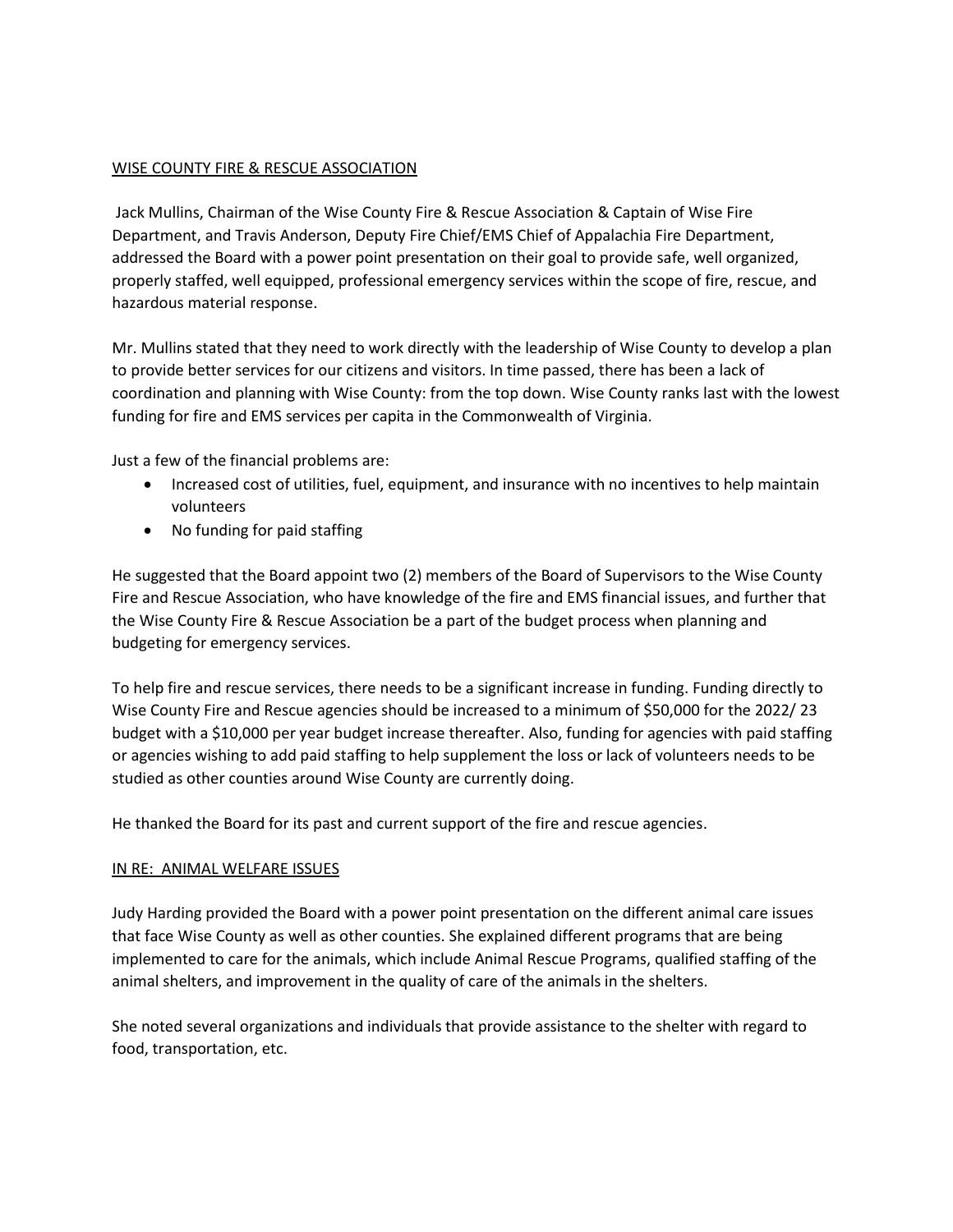She suggested that the Board move from a model of enforcement and impoundment to a model of a community focused outreach and care facility for our animals. In doing this, she suggested hiring a Shelter Manager, with the right skills and motivation, to manage shelter activities, as well as spearhead a coordinated effort towards holistic solutions, and working in partnership with the Rescues. She asked that the Board consider adding \$50,000 to the budget to fund this position.

She also suggested developing a plan (jointly with Rescues), establish priorities, and identify budget requirements, etc., which could be presented to an appointed Board who would be accountable for oversight and direction.

# PUBLIC EXPRESSION

Big Stone Gap Fire Chief Billy Chandler voiced his support for additional funding for the fire and rescue agencies. These agencies take care of our citizens and are economic engines for county growth. At times, they use their own money to meet department needs, and provide their service with no pay or lack of sufficient pay. Additional funding is needed to keep these departments and their equipment up to date and meet their staffing needs.

Walter Crouse, a resident of the Hurricane area of Wise County, voiced his frustration with the court system, the condition of VDOT roads, the need for recycling, the CRT being taught in some of our schools, and the littering on our highways.

Lisa Odle noted that the County is losing money by not enforcing the collection of dog tags, which would bring in additional funds that could be used to take care of animal issues that face the County at this time. She voiced her support for Ms. Harding's presentation.

Travis Anderson stated that volunteers are needed on America Clean Up Day to get the trash off our highways. If Wise County is going to attract tourists to our area, everyone must do their part to keep our County clean.

Joann Harding and Tammy Dotson voiced their support on Judy Harding's presentation to upgrade the animal shelter, and to provide adequate qualified staffing for the shelter.

There being no further comments, the public hearing was closed.

# IN RE: CONSENT AGENDA

A motion was made by John Schoolcraft, seconded by Randy Carter, to approve the consent agenda as follows:

# IN RE: APPROPRIATIONS

Approved 4th quarter appropriations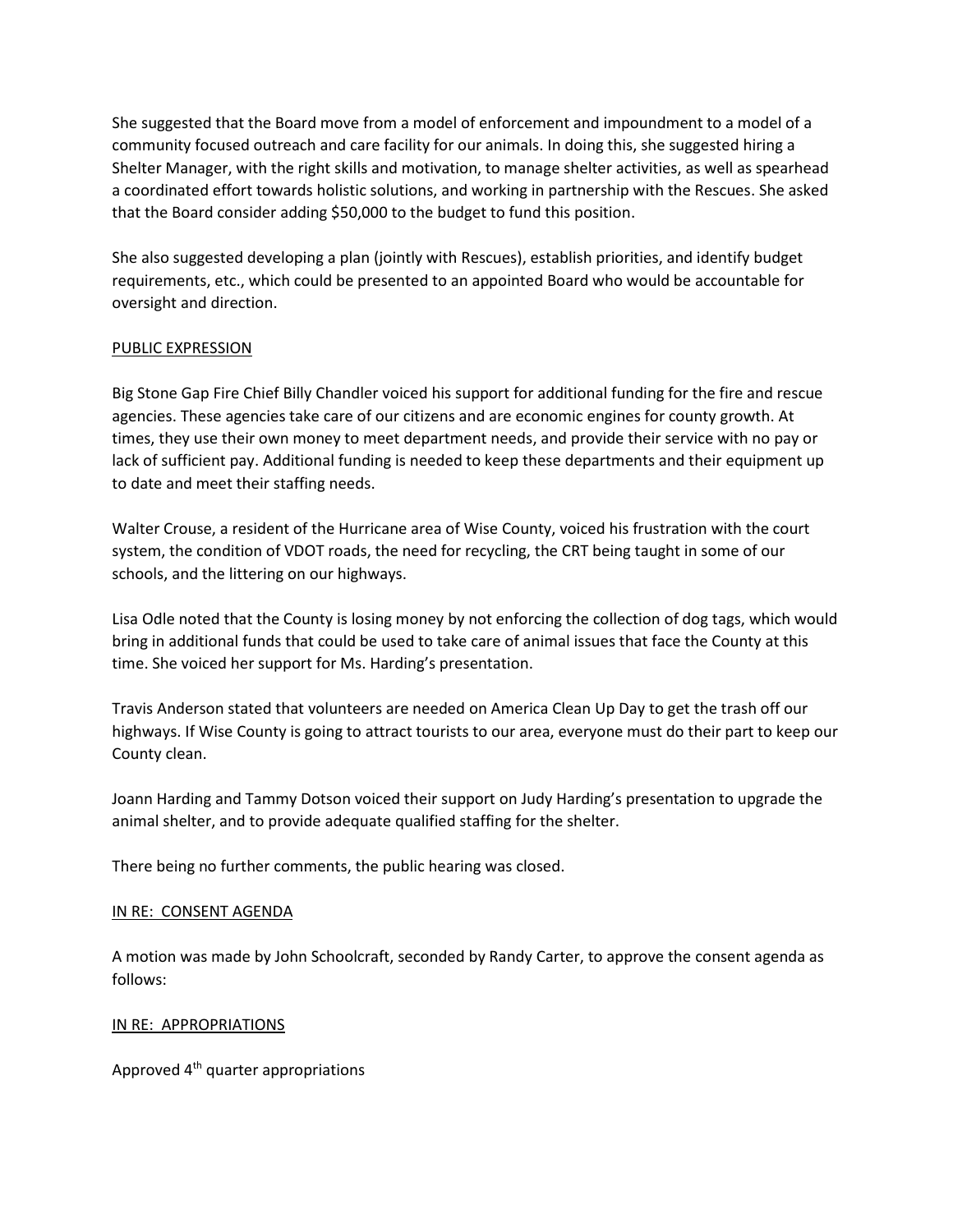# IN RE: COMPREHENSIVE PLAN 2018 AMENDMENT

Set public hearing (4-14-2022 @ 6:00 p.m.) proposed amendment to 2018 Comprehensive Plan

#### IN RE: E-911 ADDRESSING SYSTEM ORDINANCE #5-2007

Set public hearing (4-14-2022 @ 6:00 p.m.) on a proposed amendment to the E-911 Addressing System Ordinance #5-2007

#### IN RE: E-911 ROAD NAME ADDITION

Set public hearing (4-14-2022 @ 6:00 p.m.) on a proposed E-911 road name addition

#### IN RE: PROCLAMATION NATIONAL LIBRARY WEEK

Approved the Proclamation proclaiming April 3-9, 2022, as National Library Week

(Said Proclamation is on file in the County Administrator's Office)

The motion to approve the consent agenda was unanimously approved.

#### IN RE: COUNTY AUDIT FY 2021

A motion was made by Bob Adkins, seconded by Tim Boardwine, to accept the County's FY 2021 Audit as presented. The motion was unanimously approved.

#### IN RE: APPOINTMENT -BUILDING CODE AND APPEALS BOARD

John Schoolcraft nominated Steve Brooks to the Building Code & Appeals Board for a term of five (5) years. Bob Adkins made a motion that nominations cease. James Lawson seconded the motion. The motion was unanimously approved.

#### IN RE: APPOINTMENT – CROOKED ROAD BOARD OF DIRECTORS

Bob Adkins nominated Michael Hatfield to the Crooked Road Board of Directors for a term of four (4) years. John Schoolcraft made a motion that nominations cease. James Lawson seconded the motion. The motion was unanimously approved.

John Schoolcraft nominated Natalie Chapman as an alternate to the Crooked Road Board of Directors for a term of four (4) years. James Lawson made a motion that nominations cease. Tim Boardwine seconded the motion. The motion was unanimously approved.

#### IN RE: APPOINTMENT - WISE COUNTY TOURISM COMMITTEE